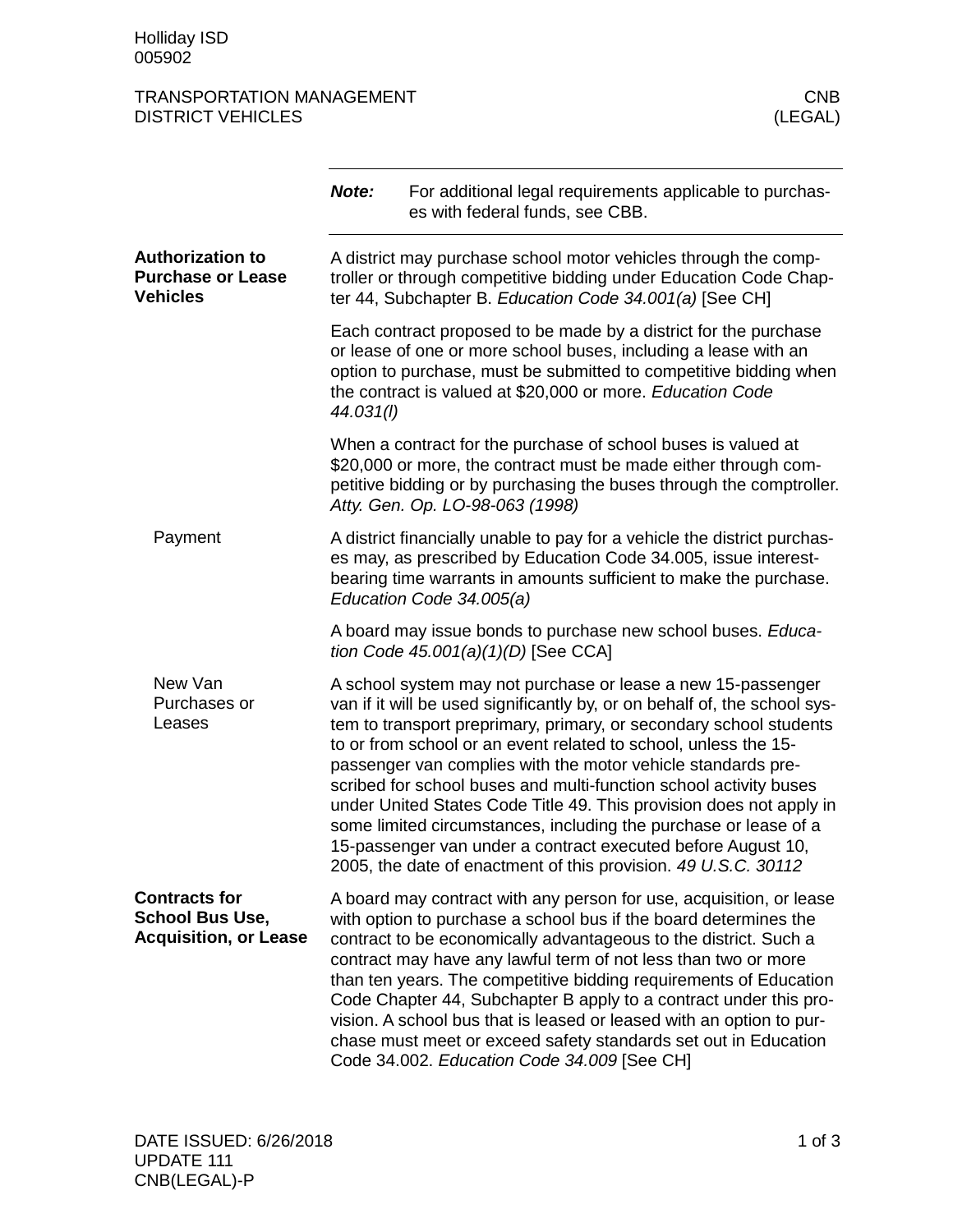| 005902                                                |                                                                                                                                                                                                                                                                                                                                                                                                                                                                                 |
|-------------------------------------------------------|---------------------------------------------------------------------------------------------------------------------------------------------------------------------------------------------------------------------------------------------------------------------------------------------------------------------------------------------------------------------------------------------------------------------------------------------------------------------------------|
| TRANSPORTATION MANAGEMENT<br><b>DISTRICT VEHICLES</b> | <b>CNB</b><br>(LEGAL)                                                                                                                                                                                                                                                                                                                                                                                                                                                           |
| <b>Registration</b>                                   | District-owned vehicles used exclusively in the service of a district<br>are exempt from the state registration fee. The Department of Mo-<br>tor Vehicles (DMV) must approve an application for registration be-<br>fore exempt license plates are issued. Transp. Code 502.451, .453                                                                                                                                                                                          |
| <b>Identification</b>                                 | The DMV may not issue exempt license plates unless the applicant<br>for registration certifies in writing that the name of a district is print-<br>ed on each side of the vehicle, in letters that are at least two inches<br>high or in an emblem that is at least 100 square inches in size. The<br>letters or emblem must be of a color sufficiently different from the<br>body of the vehicle to be clearly legible from a distance of 100 feet.<br>Transp. Code 502.452(a) |
| <b>Maintenance</b>                                    | District vehicles are subject to inspection pursuant to Transporta-<br>tion Code Chapter 548.                                                                                                                                                                                                                                                                                                                                                                                   |
| <b>School Bus</b><br><b>Advertising</b>               | The exterior of a school bus may not bear advertising or another<br>paid announcement directed at the public if the advertising or an-<br>nouncement distracts from the effectiveness of required safety-<br>warning equipment. A school bus that violates this provision or<br>rules adopted under this provision shall be placed out of service<br>until it complies. Transp. Code 547.701(d)                                                                                 |
| <b>Advertising Rules</b>                              | A district may allow advertisements on school buses in accordance<br>with rules. The rules adopted by the Texas Department of Public<br>Safety (DPS) at 37 Administrative Code 14.61-14.65 apply to all<br>school buses used to transport preprimary, primary, and secondary<br>public school students. 37 TAC 14.61                                                                                                                                                            |
| "Advertisement"                                       | For purposes of this policy, "advertisement" means any communi-<br>cation brought to the attention of the public by paid announcement<br>or in return for public recognition in connection with an event or of-<br>fer or sale of a product or service, except for a single-line listing of<br>a district name and/or school or manufacturer logo approved by<br>DPS. 37 TAC 14.1(1)                                                                                            |
| Material and<br>Location                              | Advertisements must be of a material and in a location specified in<br>the rules, 37 TAC 14.62-.64                                                                                                                                                                                                                                                                                                                                                                              |
| <b>Annual Notice</b>                                  | By September 1 of each year, districts involved in an advertising<br>program shall provide the School Bus Transportation Program at<br>DPS written notification of the number of buses operated by or for                                                                                                                                                                                                                                                                       |

Notices to DPS shall be delivered by facsimile at (512) 424-2238, electronic mail at sbt@txdps.state.tx.us, or mailed to School Bus Transportation, Texas Department of Public Safety, P.O. Box 4087, Austin, TX 78773-0525. *37 TAC 14.65(d) Delivery of Notice*

nouncement. *37 TAC 14.65(a)(1), (b)*

the district that display exterior advertising or another paid an-